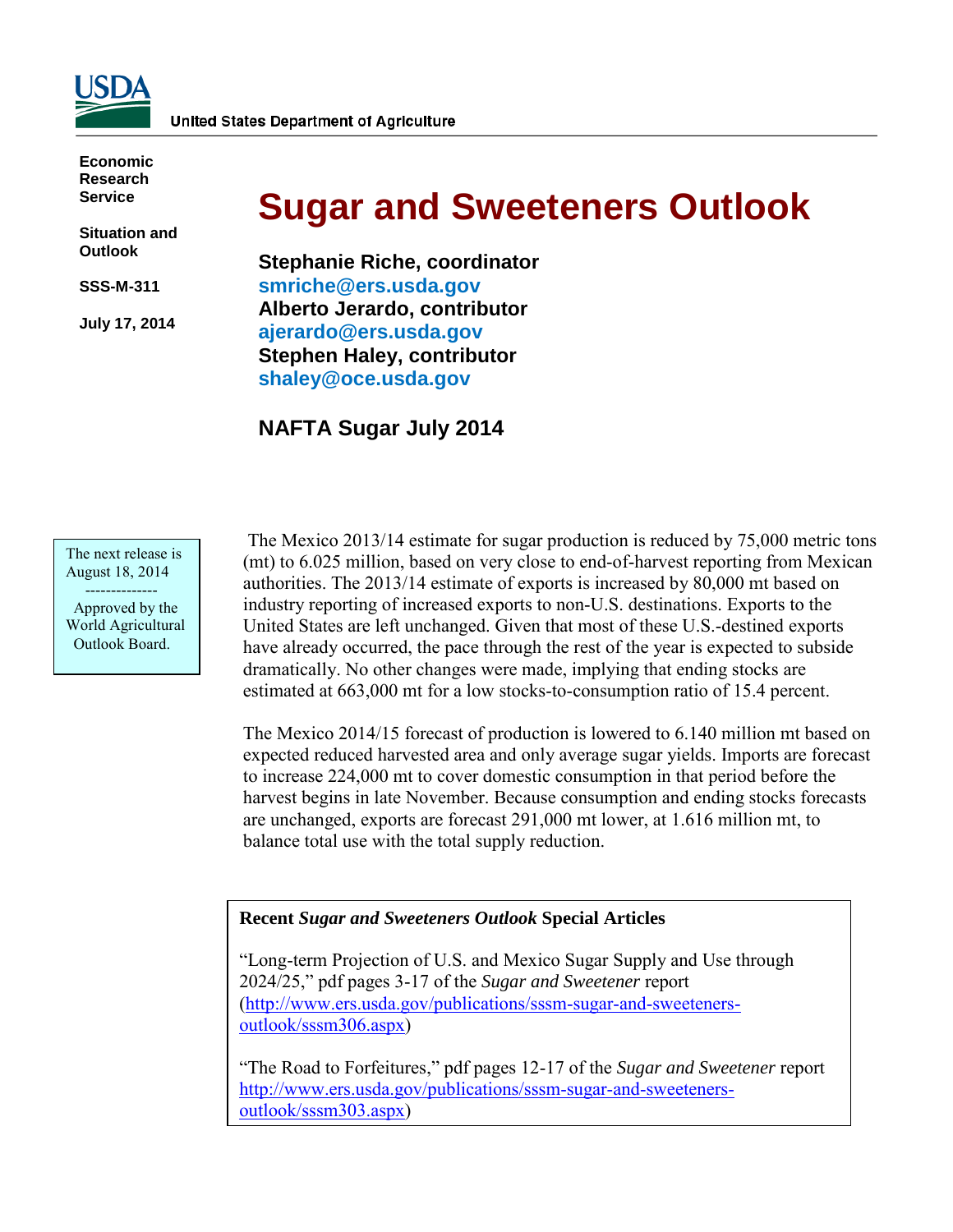The U.S. 2013/14 beet sugar production is lowered by 50,000 short tons, raw value (STRV) to 4.750 million, based on an expected slow start of 2014/15 harvesting in September. Minor adjustments were made to cane sugar production based on final reporting. Imports are increased by 89,000 STRV due to the reallocation of the raw sugar tariff-rate quota by the U.S. Trade Representative. Deliveries are increased by 90,000 STRV: 100,000 for human consumption less 10,000 for reduced other uses. These events imply lower ending stocks, estimated at 1.808 million STRV for an ending stocks-to-use ratio of 14.5 percent.

The U.S. 2014/15 sugar production is forecast 130,000 STRV lower due to revised cane sugar processors' forecasts, with Louisiana's 140,000 decrease offset by a Florida increase of 10,000 STRV. With no change in beet sugar production, total production is forecast at 8.225 million STRV. Imports from Mexico are reduced to 1.877 million STRV, down 234,000 STRV. Deliveries for human consumption are increased by 50,000 STRV, based on modest growth from the previous year. Ending stocks are forecast residually at 1.447 million STRV for an ending stocks-touse ratio of 11.9 percent.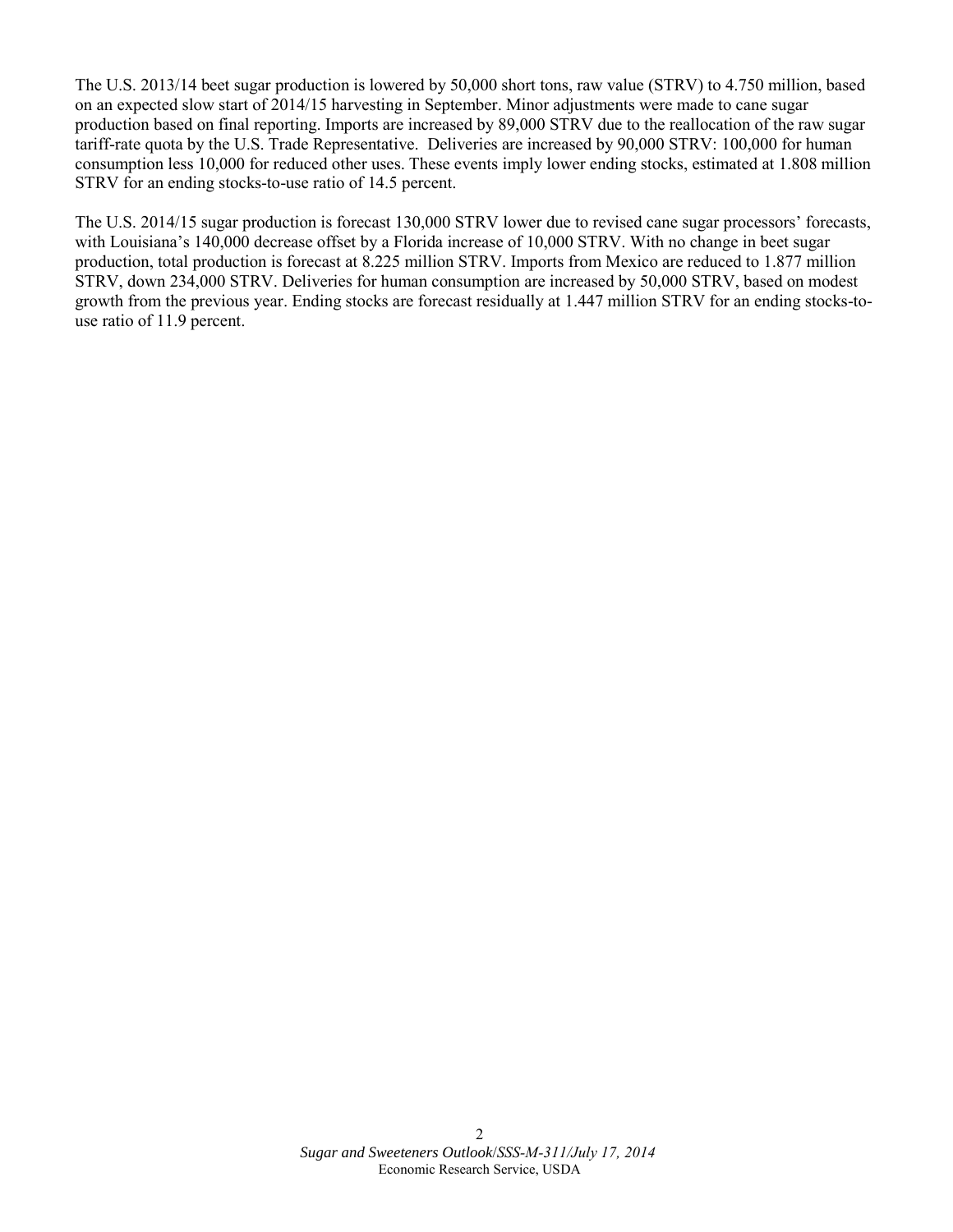# **Sugar and Sweeteners in the North American Free Trade Area**

On July 11, 2014, the U.S. Department of Agriculture (USDA) published in the *World Agricultural Supply and Demand Estimates* (WASDE) its latest sugar supply and use estimates/projections for Mexico (table 1) and for the United States (table 2) for the October through September fiscal years 2013/14 and 2014/15.

# *Mexico Sugar*

The USDA lowered its estimate of Mexico 2013/14 exports sugar production from last month by 75,000 metric tons (mt) to 6.025 million mt as output continues to lag well behind the pace forecast by Mexico's *Comite Nacional Para El Desarrollo Sustentable de la Caña de Azucar* (Conadesuca). Conadesuca estimates realized production through July 5 at 6.017 million mt, with only three factories remaining in operation and with production expected to cease by July 14. Area harvested through July 5 has amounted to 789,490 hectares, far below the 836,197 predicted by Conadesuca at the end of March. Although rainy and wet conditions prevailed in many growing areas throughout June, contributing to lower-than-expected production, the harvest pace had lagged far behind weekly expectations for most of the harvest season.

The USDA lowered its forecast of Mexico 2014/15 production to 6.140 million mt, down 360,000 from last month. Although there is no Conadesuca forecast available at this time, the USDA does not foresee harvested area greater than that harvested this year and expects sugar yields to be within historical norms, at about 7.768 mt per hectare.

The USDA increased its estimate of Mexico sugar exports by 80,000 mt to 1.458 million mt. As reported by reliable industry sources, the increase represents sugar already bound for delivery to non-U.S. destinations. Exports to the United States through the end of June have totaled 1.671 million mt, raw value or 92 percent of the amount forecast to enter the United States this year. With only 3 months remaining in the sugar year, sugar exports are expected to trail off dramatically.

Conadesuca reports that sugar consumption through May has amounted to 2.865 million mt and that high fructose corn syrup consumption has totaled 927,000 mt, dry weight. If consumption of both products continues at this pace for the rest of the year, current estimates of 4.306 million mt for sugar and 1.360 million mt for HFCS should be easily met. The USDA expects more HFCS consumption in 2014/15 at 1.419 million mt because of lower prices relative to sugar but expects 2014/15 sugar consumption at the same level as in 2013/14, or 4.306 million mt. These 2014/15 sweetener consumption levels represent no per capita consumption growth or decline.

Ending sugar stocks for 2013/14 are estimated at 663,000 mt, or only 15.4 percent of estimated sugar for human consumption. If monthly sugar consumption averages out to 359,000 mt, then this ending stocks amount would only provide for 1.85 months of consumption. Because ending stocks are meant to meet domestic consumption requirements until sustained sugar production in the next marketing year, usually the middle of December, the currently estimated stocks would be inadequate and more sugar would have to be procured. For this reason, the USDA increased its projection of 2014/15 sugar imports for consumption from 10,000 mt to 234,000 mt. These imports plus beginning stocks represent 2.5 months of consumption. Total 2014/15 imports are projected at 450,000 mt because 216,000 mt of sugar is assumed to be imported for Mexico's sugar product export program (IMMEX), the same amount as estimated for 2013/14.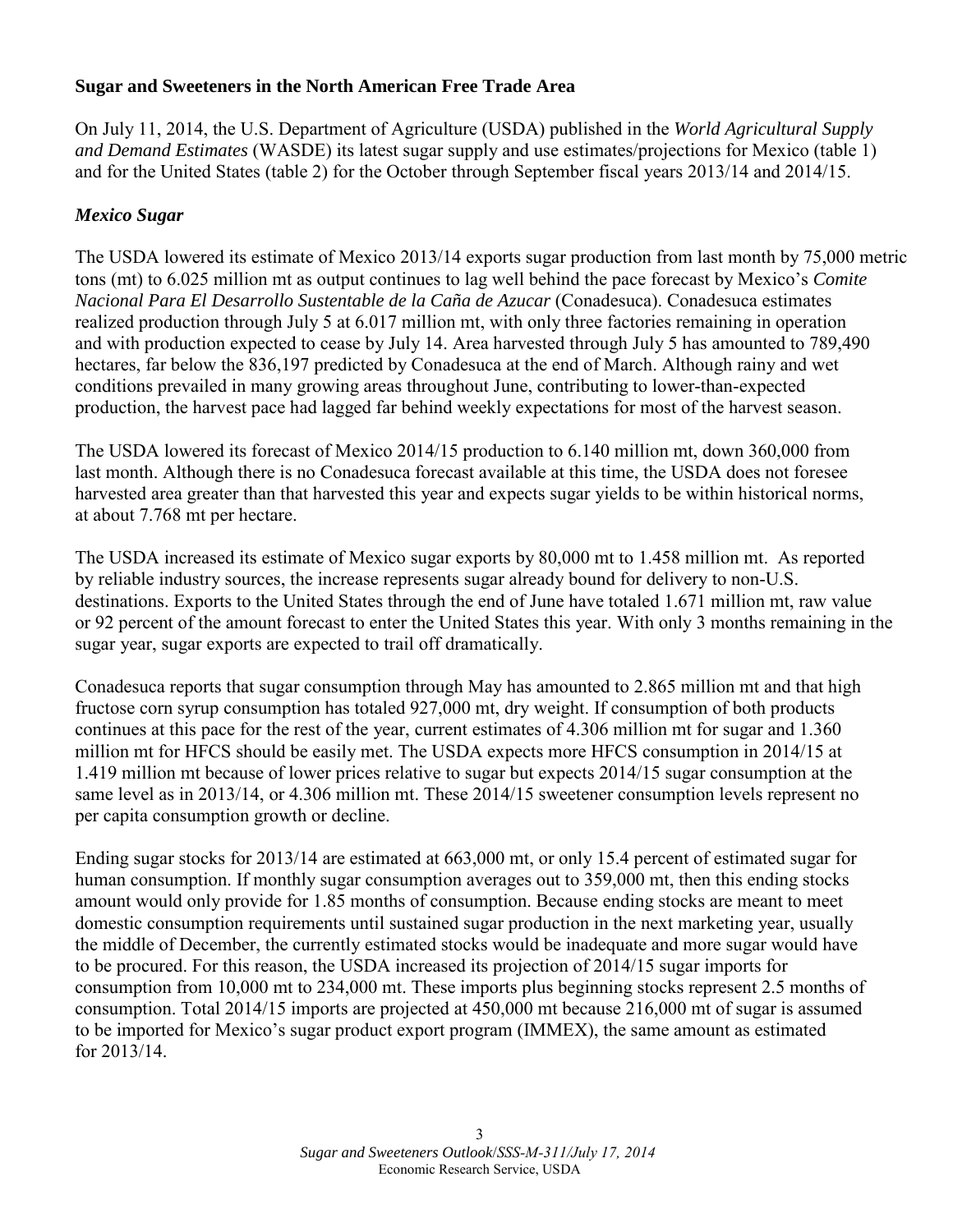For the out year, the USDA usually forecasts ending stocks as a percentage of consumption. Historically, a 22-percent ratio has been considered optimal, but sometimes market conditions in both Mexico and the United States indicate levels either higher or lower than the optimum. For the July forecast made 3 months before the start of 2014/15, the USDA decided to use the optimal 22 percentage amount to forecast 2014/15 ending stocks at 947,000 STRV.

The USDA forecasts Mexico sugar exports at 1.616 million mt. Most (1.606 million mt), if not all, of this sugar is forecast for shipment to the United States where market returns are greatest. Exports to third countries had been forecast at 100,000 mt when it was thought that logistical constraints would string out those exports in 2013/14 into 2014/15. As explained above, sources indicate only nominal exports for the remainder of this year, meaning that overflow into the next year is unlikely.

# *U.S. Sugar: 2013/14*

The USDA estimates total 2013/14 U.S. beet sugar production to decrease by 50,000 short tons, raw value (STRV), to 4.750 million STRV. Because the sugarbeet crop year runs from September through next year's August, there is a portion of 2013/14 sugar production occurring in the August/September period that is recorded in the previous year's beet sugar production total. The USDA estimates that this amount will be below average because of late planting and generally wetter than normal conditions in Minnesota and North Dakota in the early growing season.



4 *Sugar and Sweeteners Outlook*/*SSS-M-311/July 17, 2014* Economic Research Service, USDA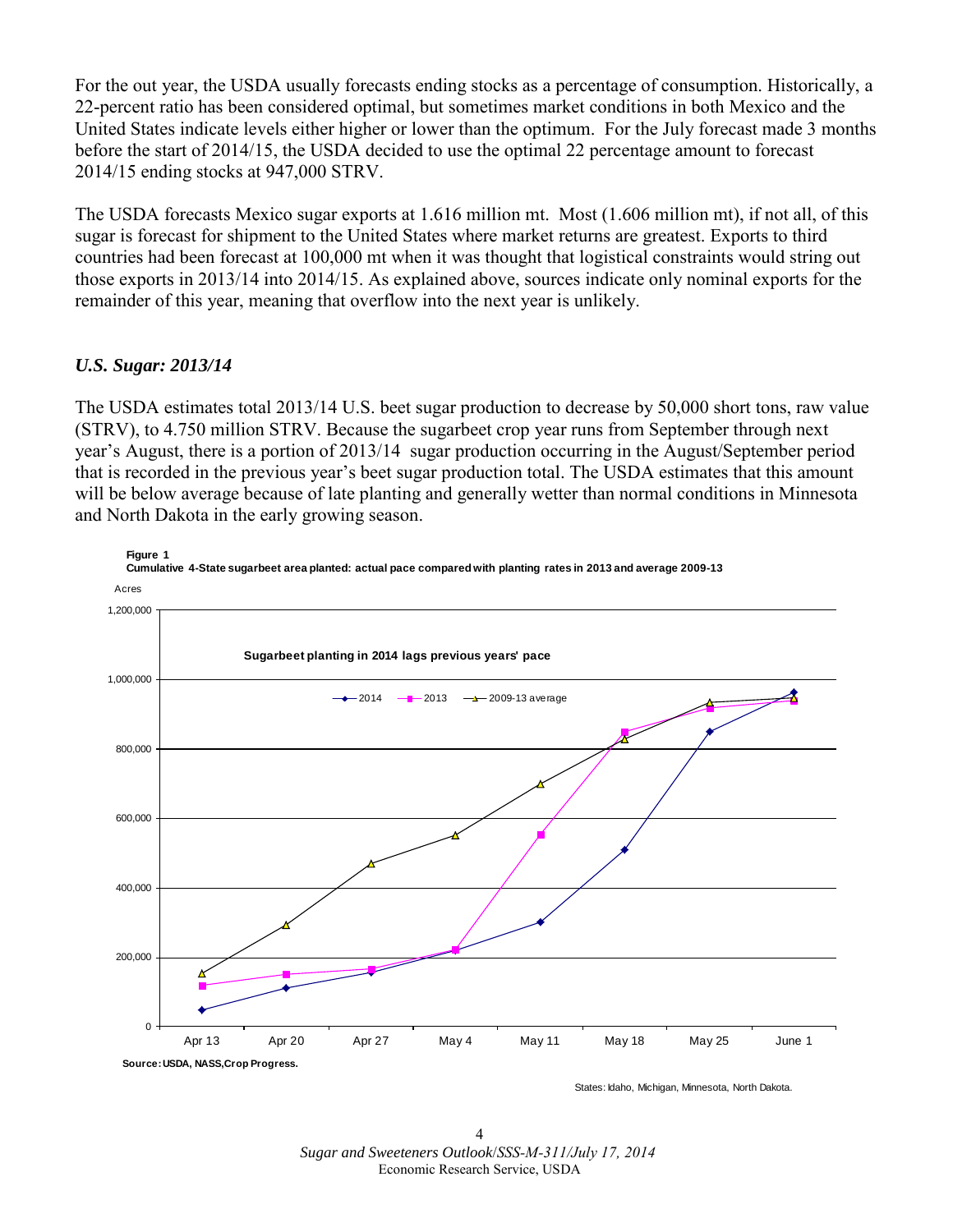Figure 1 shows the percentage of the crop planted in the four largest sugarbeet producing States of Minnesota, North Dakota, Idaho, and Michigan for the 2014/15 year compared with last year and the previous 5 years. The pace of the planting for 2014/15 has been far below average. As of mid-May, only 31 percent of the intended planting area had actually been planted, the lowest since 2000/01. Areas planted in Minnesota and North Dakota were only at the 8 to 9-percent level in mid-May. Therefore, the USDA expects lower than -average production in September and has reduced the 2013/14 total accordingly.

Minor adjustments were made to cane sugar production based on final reporting. U.S. sugar production for 2013/14 is estimated at 8.442 million STRV, a decrease of about 48,000 STRV.

On July 3, 2014, the U.S. Trade Representative (USTR) announced country-specific reallocations of the 2013/14 raw sugar tariff-rate quota (TRQ). Based on consultations with quota holding countries, USTR reallocated 99,290 metric tons, raw value (MTRV), of the original TRQ away from countries that have indicated that they will be unable to fill previously allocated  $2013/14$  $2013/14$  $2013/14$  TRO quantities. <sup>1</sup> The USDA predicts that TRQ imports will increase by 89,350 STRV as a result of the reallocation.

Sugar imports from Mexico for 2013/14 are estimated at 1.842 million STRV through the end of June. Although they represent 92 percent of the amount expected to enter for the entire 2013/14 year with 3 months to go, the USDA made no change to the total because it believes that these imports will fall to very low levels from July to September. No other import category was changed, so total imports are increased by the 89,350 STRV to 1.458 million STRV.

Deliveries for human consumption have totaled 7.675 million STRV through the end of May, about 2.7 percent more than the delivery level for the same period last year. The USDA increased its estimate for the 2013/14 by 100,000 STRV to 11.700 million STRV. The USDA also reduced its estimate of sugar for livestock feed and polyhydric alcohol producers by 10,000 STRV, also based on pace to date. There was no change for exports, still estimated at 325,000 STRV.

The USDA estimates ending stocks as the difference between total supply (14.274 million STRV) and total use (12.466 million STRV), or 1.808 million STRV. This estimate is about 49,000 STRV less than last month's estimate. The implied stocks-to-use ratio is 14.50 percent, about half a percentage point less than last month.

# *U.S. Sugar: 2014/15*

-

On June 30, 2014, the USDA released its forecast for 2014/15 of area planted for U.S. sugarbeets and of area harvested for sugarbeets and sugarcane. Planted sugarbeet area is forecast at 1.162 million acres, down 36,000 acres from last year but 7,500 acres more than forecast in the March's Prospective Plantings. All but 4,000 acres of the area decline from last year is taking place in the largest producing States of Minnesota and North Dakota (fig. 2). Both these States have experienced significant planting delays through the beginning of June. Sugarbeet harvested area is forecast at 1.134 million acres, down just

<span id="page-4-0"></span><sup>&</sup>lt;sup>1</sup> See: [http://www.ustr.gov/about-us/press-office/press-releases/2014/July/USTR-Announce-Reallocation-](http://www.ustr.gov/about-us/press-office/press-releases/2014/July/USTR-Announce-Reallocation-Unused-2014-WTO-TariffRate-Quota-Volume-Raw-Cane-Sugar)[Unused-2014-WTO-TariffRate-Quota-Volume-Raw-Cane-Sugar](http://www.ustr.gov/about-us/press-office/press-releases/2014/July/USTR-Announce-Reallocation-Unused-2014-WTO-TariffRate-Quota-Volume-Raw-Cane-Sugar)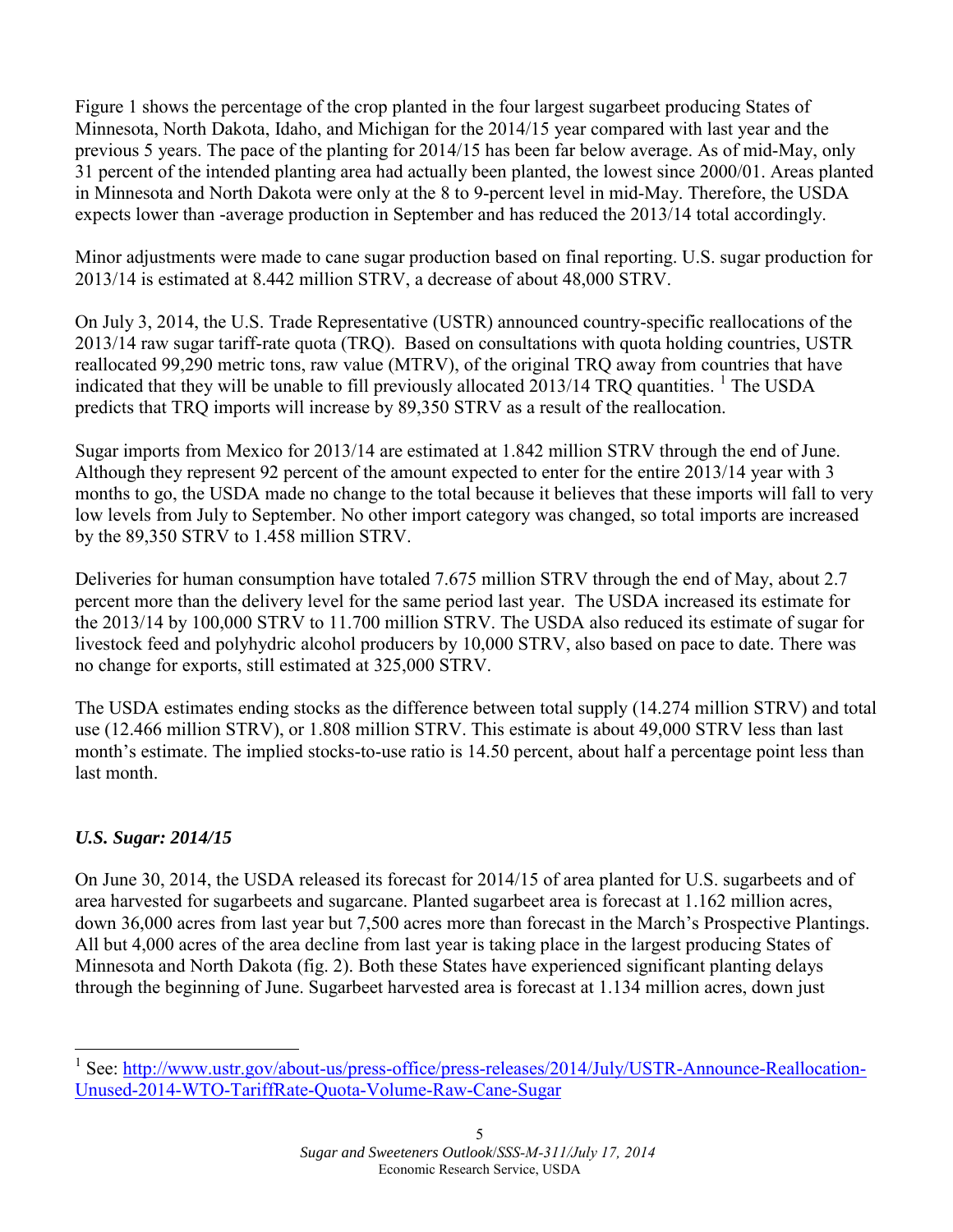19,900 acres from last year. Total sugarcane area is forecast at 879,000 acres, down 31,800 acres (3.5 percent) from last year.

The USDA forecasts U.S. 2014/15 sugar production down 130,000 STRV to 8.225 million STRV due to revised cane sugar processors' forecasts, with Louisiana's decrease of 140,000 STRV partially offset by a Florida increase of 10,000 STRV. In Louisiana, processors expect a 10.4 percent reduction in sugarcane for sugar area and a 1.2 percent reduction in yield. Their production is forecast at 1.380 million STRV. Florida processors are predicting an early start in September 2015 for their 2015/16 sugarcane crop and increased their fiscal year 2014/15 projection by about 8,300 STRV, rounded up to 10,000 STRV by the USDA.

**Figure 2**



The USDA did not change its forecast of beet sugar production of 4.750 million STRV. Figure 2 shows a U.S. sugarbeet yield equation that incorporates the effect of early and late planting. The model uses the percentage of the crop planted by mid-May, as discussed above. The model also incorporates the jump in yields in 2006/07 corresponding to the widespread use of better seeds in that and subsequent years and also allows for estimated trends. The model forecasts a national sugarbeet yield of 26.97 tons/acre, lower than last year's crop year estimate of 28.43 tons and the record 29.25 tons of 2012/13. The 2014/15 forecast level is used in the national beet sugar yield model shown in figure 3. The 2014/15 beet sugar yield is 4.186 STRV/acre. Production is the product of this yield forecast times the NASS area harvested forecast, rounded to 4.750 million STRV. Next month, NASS makes its first sugarbeet yield forecast for 2014/15.

The USDA reduced its forecast of sugar imports by 234,000 STRV to 1.877 million STRV, as discussed earlier. Because the Secretary of Agriculture has not announced the 2014/15 sugar TRQ, it is held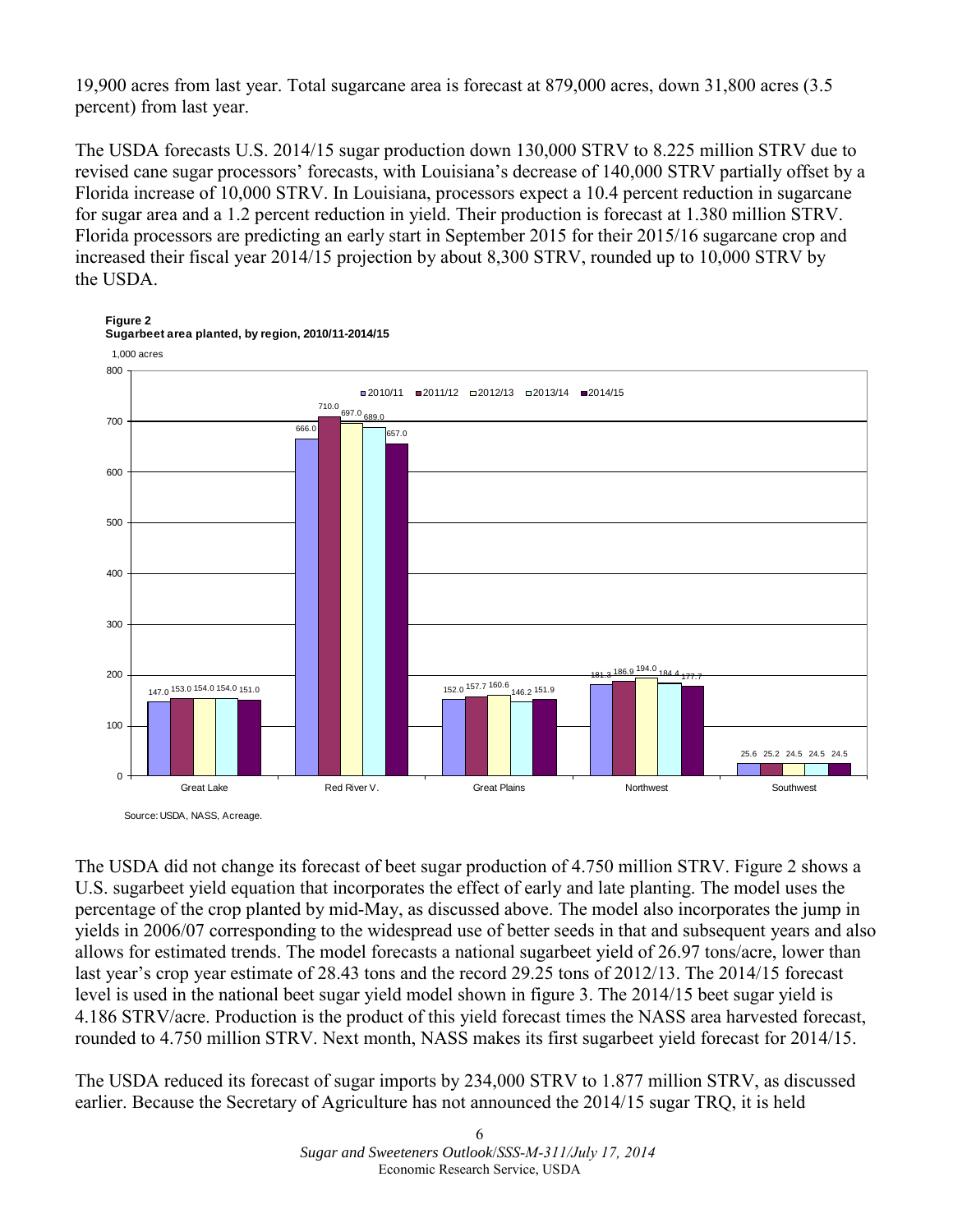unchanged at last month's minimum access level. No change was made to other import categories or to exports. Deliveries for human consumption are increased by 50,000 STRV to 11.750 million STRV, based on modest growth from the 2013/14 fiscal year.

Ending stocks as the difference between total supply and use are forecast at 1.447 million STRV, a reduction of 463,000 STRV. The reduction is the result of fewer imports from Mexico (234,000 STRV – 50.5 percent of the decrease), less production (130,000 STRV – 28.1 percent), more consumption (50,000 STRV – 10.8 percent), and fewer beginning stocks (49,000 STRV – 10.6 percent). The ending stocks-touse ratio is 11.92 percent. This is 3.88 percentage points lower than last month and is an indication of a tightening 2014/15 U.S. market.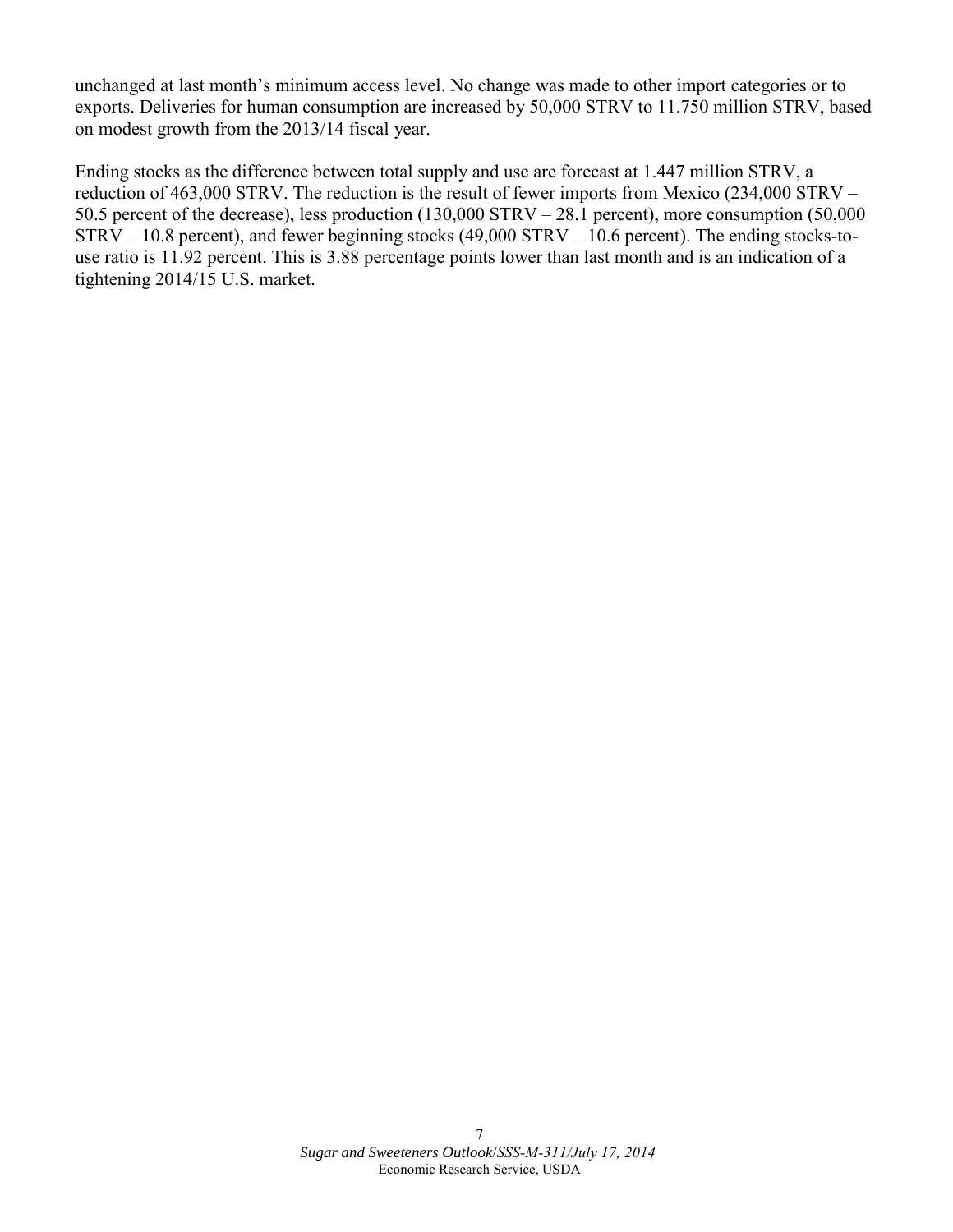#### **Figure 3 Comparison of beet yield fitted values with actual yields**



Source: USDA, NASS, Crop Report (data); USDA, OCE.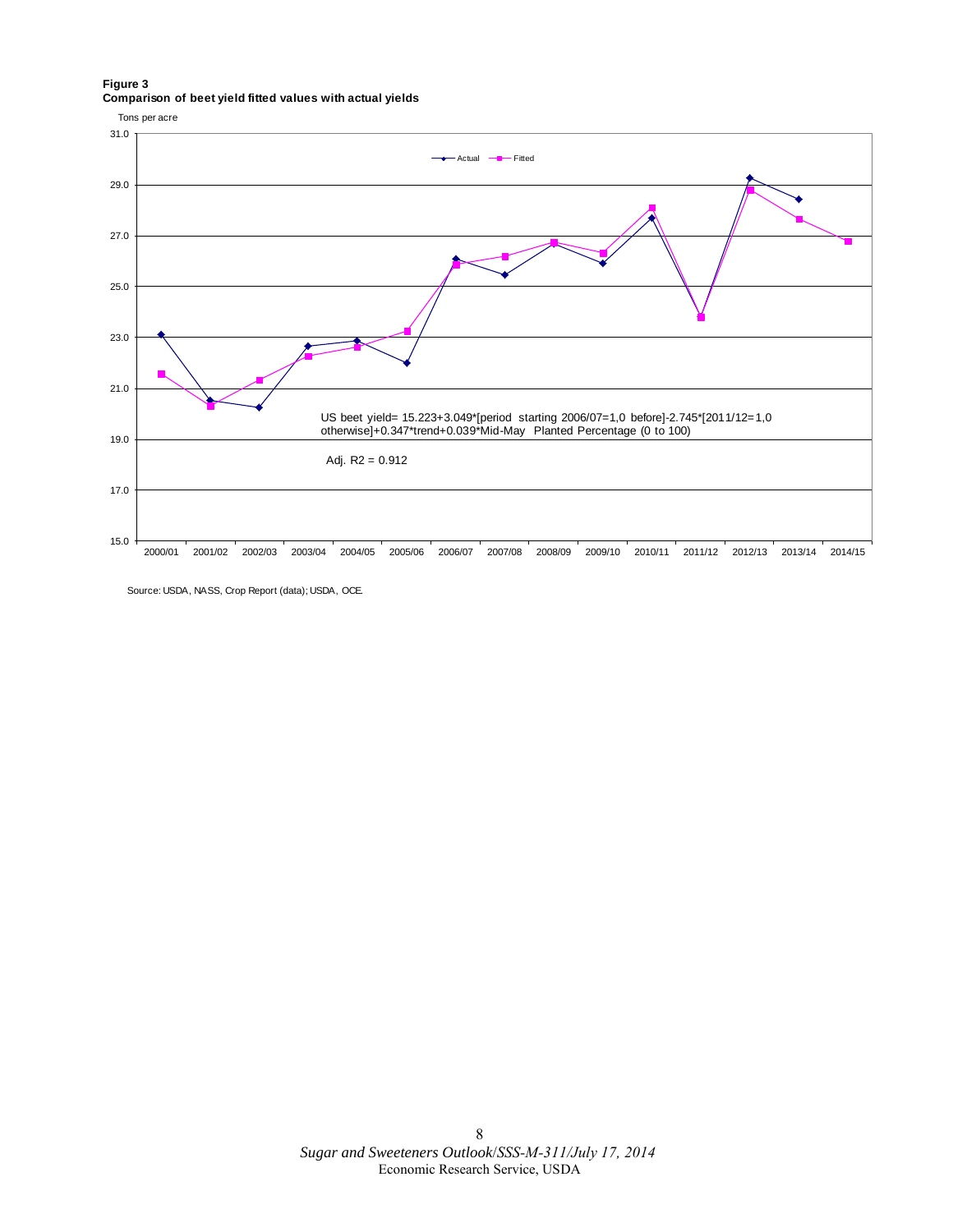**Figure 4 Beet sugar yield forecast**



Source: USDA.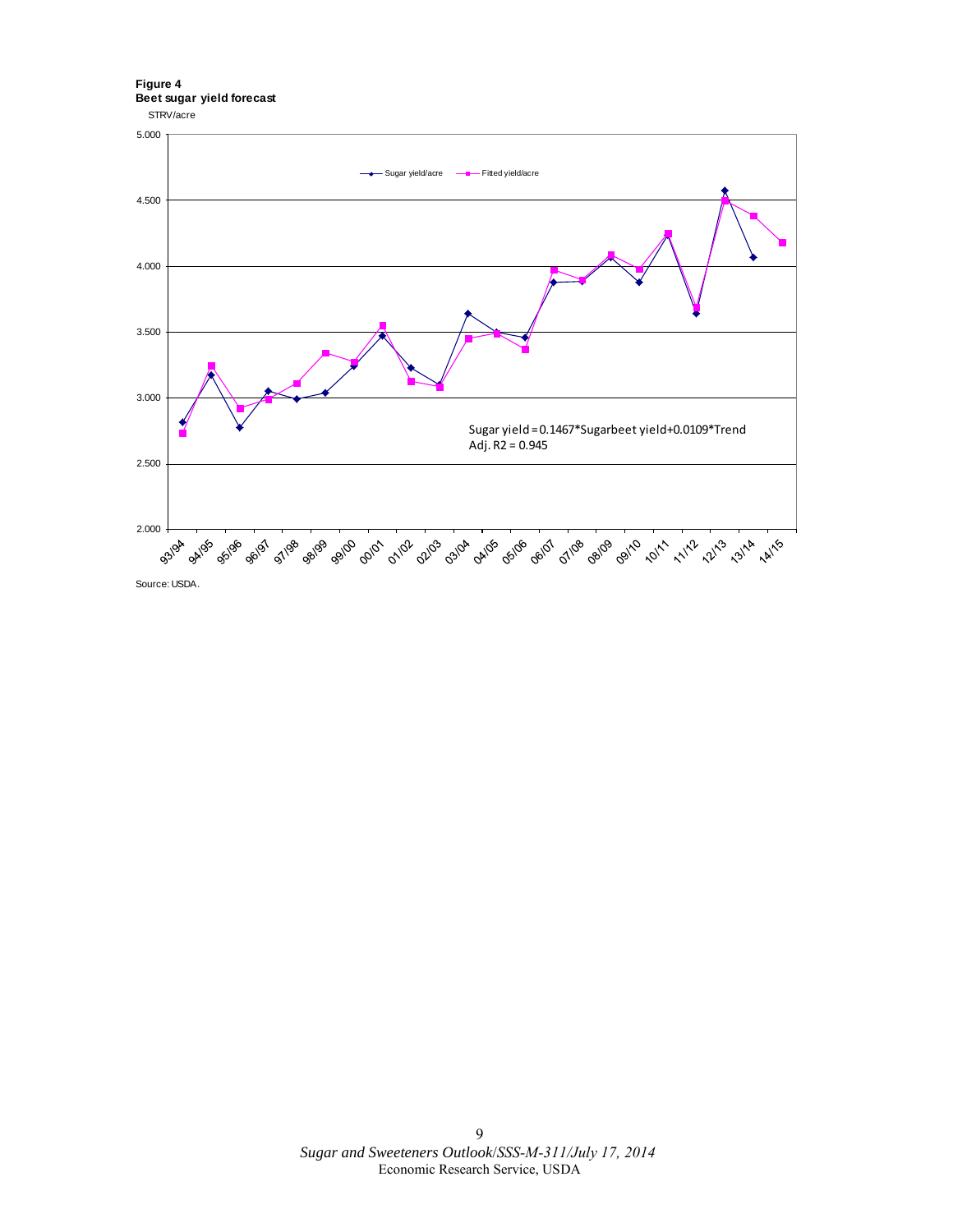#### Table 1 -- Mexico sugar supply and use, 2012/13 - 2013/14 and projected 2014/15, July 2014

| Items                                                                    | 2012/13                      | 2013/14      | 2014/15     |  |  |  |  |  |  |
|--------------------------------------------------------------------------|------------------------------|--------------|-------------|--|--|--|--|--|--|
| 1,000 metric tons, actual weight                                         |                              |              |             |  |  |  |  |  |  |
| <b>Beginning Stocks</b>                                                  | 966                          | 1,460        | 663         |  |  |  |  |  |  |
| Production                                                               | 6,975                        | 6,025        | 6,140       |  |  |  |  |  |  |
| Imports                                                                  | 217                          | 226          | 450         |  |  |  |  |  |  |
| Imports for consumption                                                  | 9                            | 10           | 234         |  |  |  |  |  |  |
| Imports for sugar-containing product exports (IMMEX) 1/                  | 207                          | 216          | 216         |  |  |  |  |  |  |
| <b>Total Supply</b>                                                      | 8,157                        | 7,711        | 7,253       |  |  |  |  |  |  |
| Disappearance                                                            |                              |              |             |  |  |  |  |  |  |
| Human consumption                                                        | 4,287                        | 4,306        | 4,306       |  |  |  |  |  |  |
| For sugar-containing product exports (IMMEX)                             | 384                          | 384          | 384         |  |  |  |  |  |  |
| Statistical adjustment                                                   | 53                           | $\mathbf 0$  | $\mathbf 0$ |  |  |  |  |  |  |
| Total                                                                    | 4,724                        | 4,690        | 4,690       |  |  |  |  |  |  |
| Exports                                                                  | 1,973                        | 2,358        | 1,616       |  |  |  |  |  |  |
| Exports to the United States & Puerto Rico                               | 1,818                        | 1,708        | 1,606       |  |  |  |  |  |  |
| Exports to other countries                                               | 155                          | 650          | 10          |  |  |  |  |  |  |
| <b>Total Use</b>                                                         | 6,697                        | 7,048        | 6,306       |  |  |  |  |  |  |
| <b>Ending Stocks</b>                                                     | 1,460                        | 663          | 947         |  |  |  |  |  |  |
|                                                                          | 1,000 metric tons, raw value |              |             |  |  |  |  |  |  |
| <b>Beginning Stocks</b>                                                  | 1,024                        | 1,548        | 703         |  |  |  |  |  |  |
| Production                                                               | 7,393                        | 6,387        | 6,508       |  |  |  |  |  |  |
| Imports                                                                  | 230                          | 240          | 477         |  |  |  |  |  |  |
| Imports for consumption                                                  | 10                           | 11           | 248         |  |  |  |  |  |  |
| Imports for sugar-containing product exports (IMMEX)                     | 220                          | 229          | 229         |  |  |  |  |  |  |
| <b>Total Supply</b>                                                      | 8,646                        | 8,174        | 7,688       |  |  |  |  |  |  |
| Disappearance                                                            |                              |              |             |  |  |  |  |  |  |
| Human consumption                                                        | 4.544                        | 4,564        | 4,564       |  |  |  |  |  |  |
| For sugar-containing product exports (IMMEX)                             | 407                          | 407          | 407         |  |  |  |  |  |  |
| Statistical adjustment                                                   | 56                           | $\Omega$     | $\mathbf 0$ |  |  |  |  |  |  |
| Total                                                                    | 5,007                        | 4,971        | 4,971       |  |  |  |  |  |  |
|                                                                          | 2,091                        | 2,499        | 1,713       |  |  |  |  |  |  |
| Exports                                                                  |                              |              | 1,702       |  |  |  |  |  |  |
| Exports to the United States & Puerto Rico<br>Exports to other countries | 1,927<br>164                 | 1,810<br>689 | 11          |  |  |  |  |  |  |
| <b>Total Use</b>                                                         | 7,099                        | 7,471        | 6,684       |  |  |  |  |  |  |
|                                                                          |                              |              |             |  |  |  |  |  |  |
| <b>Ending Stocks</b>                                                     | 1,548                        | 703          | 1,004       |  |  |  |  |  |  |
| Stocks-to-Human Cons. (percent)                                          | 34.1                         | 15.4         | 22.0        |  |  |  |  |  |  |
| Stocks-to-Use (percent)                                                  | 21.8                         | 9.4          | 15.0        |  |  |  |  |  |  |
| High Fructose Corn Syrup (HFCS) Consumption (dry weight)                 | 1,567                        | 1,360        | 1,419       |  |  |  |  |  |  |

Source: USDA, WASDE and ERS, Sugar and Sweeteners Outlook; Conadesuca.

1/ IMMEX = Industria Manufacturera, Maquiladora y de Servicios de Exportación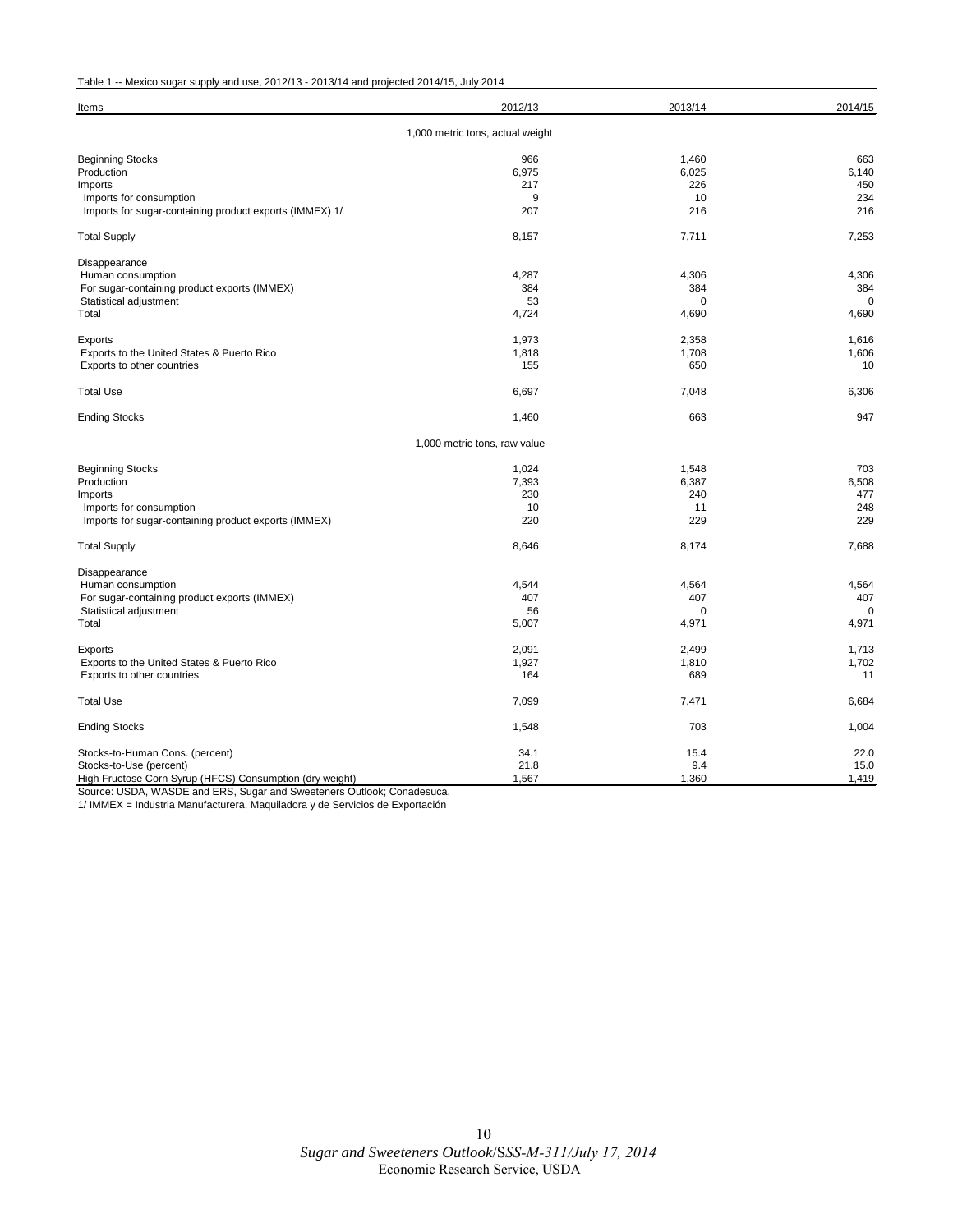| Table 2 -- U.S. sugar: supply and use, by fiscal year (Oct./Sept.), July 2014.<br>Items | 2012/13 | 2013/14 | 2013/14     | 2011/12                      | 2012/13     | 2013/14  |
|-----------------------------------------------------------------------------------------|---------|---------|-------------|------------------------------|-------------|----------|
|                                                                                         |         |         |             |                              |             |          |
|                                                                                         |         |         |             | 1,000 metric tons, raw value |             |          |
| Beginning stocks                                                                        | 1,979   | 2,158   | 1,808       | 1,796                        | 1,958       | 1,641    |
| Total production                                                                        | 8,981   | 8,442   | 8,225       | 8,148                        | 7,658       | 7,462    |
| Beet sugar                                                                              | 5,076   | 4,750   | 4,750       | 4,605                        | 4,309       | 4,309    |
| Cane sugar                                                                              | 3,905   | 3,692   | 3,475       | 3,543                        | 3,349       | 3,152    |
| Florida                                                                                 | 1,867   | 1,759   | 1,780       | 1,694                        | 1,595       | 1,615    |
| Louisiana                                                                               | 1,686   | 1,600   | 1,380       | 1,530                        | 1,451       | 1,252    |
| Texas                                                                                   | 173     | 143     | 135         | 157                          | 130         | 122      |
| Hawaii                                                                                  | 179     | 190     | 180         | 163                          | 172         | 163      |
| <b>Total imports</b>                                                                    | 3,224   | 3,674   | 3,549       | 2,925                        | 3,333       | 3,220    |
| Tariff-rate quota imports                                                               | 957     | 1,458   | 1,262       | 868                          | 1,323       | 1,145    |
| Other Program Imports                                                                   | 136     | 210     | 400         | 124                          | 191         | 363      |
| Non-program imports                                                                     | 2,131   | 2,006   | 1,887       | 1,933                        | 1,820       | 1,712    |
| Mexico                                                                                  | 2,124   | 1,996   | 1,877       | 1,927                        | 1,811       | 1,703    |
| <b>Total Supply</b>                                                                     | 14,185  | 14,275  | 13,582      | 12,868                       | 12,950      | 12,321   |
| Total exports                                                                           | 274     | 325     | 250         | 249                          | 295         | 227      |
| Miscellaneous                                                                           | $-24$   | 0       | $\mathbf 0$ | $-22$                        | $\mathbf 0$ | 0        |
| Deliveries for domestic use                                                             | 11,776  | 12,141  | 11,885      | 10,683                       | 11,014      | 10,782   |
| Transfer to sugar-containing products                                                   |         |         |             |                              |             |          |
| for exports under reexport program                                                      | 80      | 100     | 100         | 73                           | 91          | 91       |
| Transfer to polyhydric alcohol, feed, other alcohol                                     | 32      | 25      | 35          | 29                           | 23          | 32       |
| Commodity Credit Corporation (CCC) sale for ethanol, other                              | 153     | 316     | $\Omega$    | 139                          | 287         | $\Omega$ |
| Deliveries for domestic food and beverage use                                           | 11,511  | 11,700  | 11,750      | 10,442                       | 10,614      | 10,659   |
| <b>Total Use</b>                                                                        | 12,025  | 12,466  | 12,135      | 10,909                       | 11,309      | 11,009   |
| Ending stocks                                                                           | 2,160   | 1,808   | 1,447       | 1,959                        | 1,641       | 1,312    |
| Private                                                                                 | 1,844   | 1,808   | 1,447       | 1,672                        | 1,641       | 1,312    |
| Commodity Credit Corporation (CCC)                                                      | 316     | 0       | $\Omega$    | 287                          | $\mathbf 0$ | 0        |
| Stocks-to-use ratio                                                                     | 17.96   | 14.51   | 11.92       | 17.96                        | 14.51       | 11.92    |

Source: USDA, ERS, Sugar and Sweetener Outlook.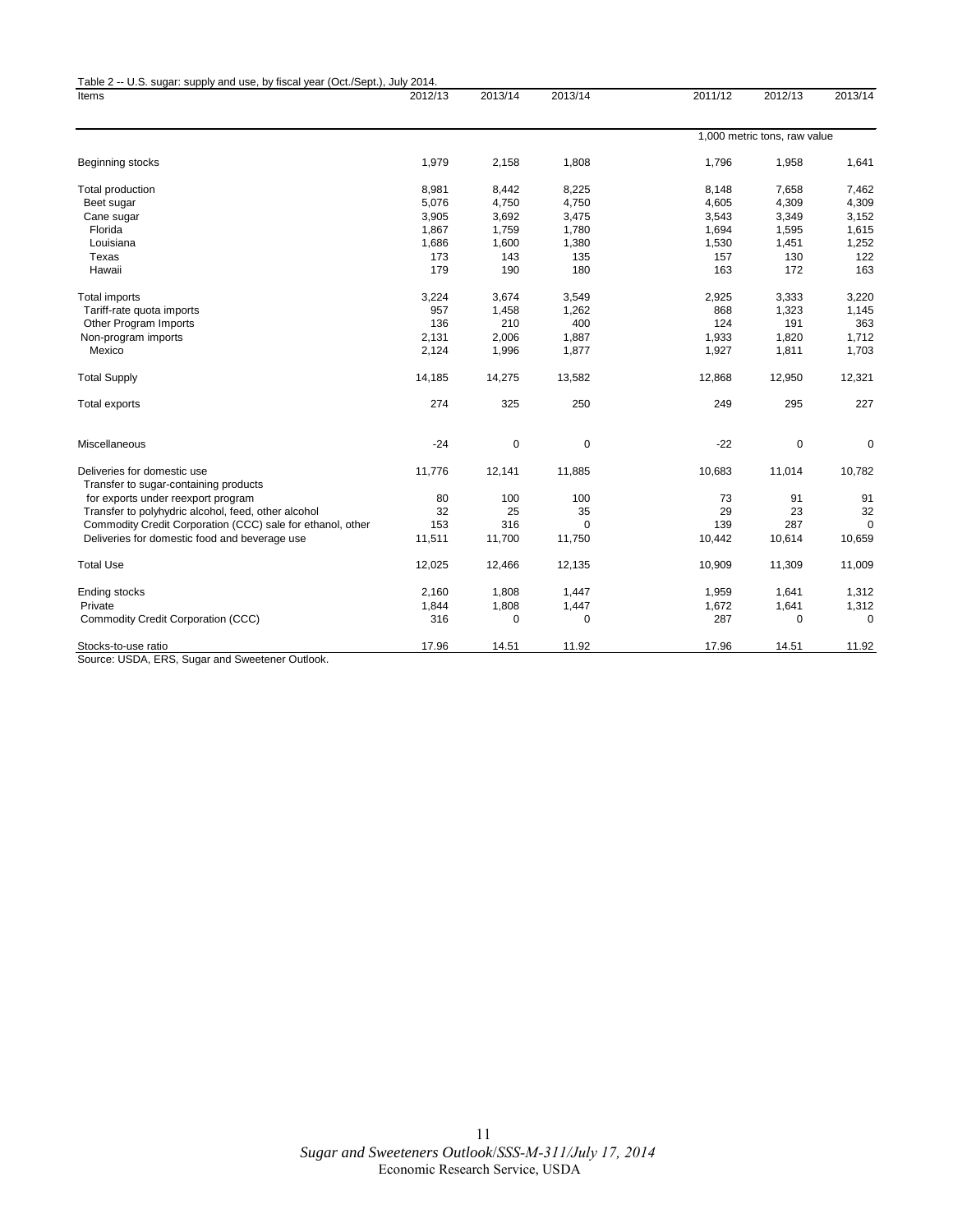# **Maple Syrup**

U.S. production of maple syrup declined 10 percent in 2014 to 3.167 million gallons from a record 3.523 million gallons in 2013. Except for Pennsylvania, all major producing States suffered production declines as their syrup yields per tree tap fell after collectively rising nearly 60 percent last year. Although the total number of tree taps hardly changed from last year, the length of the tapping season was cut by 8 days, or 22 percent, compared with 2013. Colder daytime temperatures reduced sap flow and shortened the harvest season from 37 days last year to 29 days this year. The shorter tapping season, however, raised average syrup production per tap per day to 1.23 ounces (after the tree sap is boiled for to evaporate the water), or 15 percent, from 1.1 ounces last year.

The top syrup-producing State, Vermont, harvested 160,000 gallons less this year than in 2013, which constituted 45 percent of the national decline of 356,000 gallons. Although the number of taps in Vermont was up by 70,000 from last year, the sap yield per tap was down by more than 12 percent. The next two largest producers, New York and Maine, also experienced smaller sap harvests due to stingier yields per tap this year. Despite the 10-percent diminution of domestic syrup production in 2014, the total volume of 3.167 million gallons is still more than twice as much as the 1.5-million gallon output in 2007 and is the second highest level on record after 2013.

The record 2013 U.S. crop lowered the average price of maple syrup 4.3 percent to \$37.40 per gallon. Still, four States saw modest to moderate price hikes despite increased production levels last year. All producer States enjoyed double-digit production value boosts. Overall, total production value in 2013 jumped 77 percent to \$131.8 million from \$74.6 million in 2012. The biggest production-value increases were reaped by Midwest producers—Michigan, Ohio, and especially Wisconsin—raising their total syrup value by 131 percent. The average U.S. production value climbed sharply to \$11.6 per tree tap, up 52 percent from \$7.63 per tap in 2012. Wisconsin's value per tap soared 253 percent from \$3.80 to \$13.39 in 2013. Connecticut's \$18.21 value per tap topped all the other producer States. Nevertheless, Midwestern States enjoyed the highest average production value of \$13.68 per tap compared with the other States.

Prices for the 2013 syrup crop were all lower with respect to retail, wholesale, and bulk sales. The average price for bulk sales was \$29.47 per gallon, down from \$30.31 per gallon in 2012. Two-thirds of market sales by maple farmers were in bulk form, 10 percent wholesale and 22 percent retail in 2013. New England States, particularly Maine and Vermont, largely conduct syrup sales in bulk, with only tiny percentages in the wholesale or retail markets. Massachusetts and Connecticut, on the other hand, sell only a small portion of their crop in the bulk market.

Total bulk sales of maple syrup in 2013 amounted to \$90.2 million, a 90-percent surge from 2012, of which Vermont accounted for \$43 million or 48 percent. Maine's and New York's bulk sales were \$17.2 and \$13.3 million, respectively, the next largest. Last year, retail sales rose 50 percent and wholesale sales were up 61 percent, largely because syrup production, value and sales in 2012 were much lower. Since 2000, the share of bulk sales has increased relative to retail and wholesale sales, both of which have fallen.

With respect to the U.S. supply of maple syrup, the share of Canadian imports has risen in terms of value over the past two decades while both U.S. import value and volume have climbed. Two-thirds of the volume of syrup consumed or used domestically in 2013 was imported from Canada, down from around 84 percent on average in the past decade. Canadian syrup production was up 28 percent last year, which was partly offset by the 85-percent gain in U.S. production in supplying the domestic market. The U.S. syrup crop in 2013 was only 29 percent of the Canadian output but represented the highest ratio in the past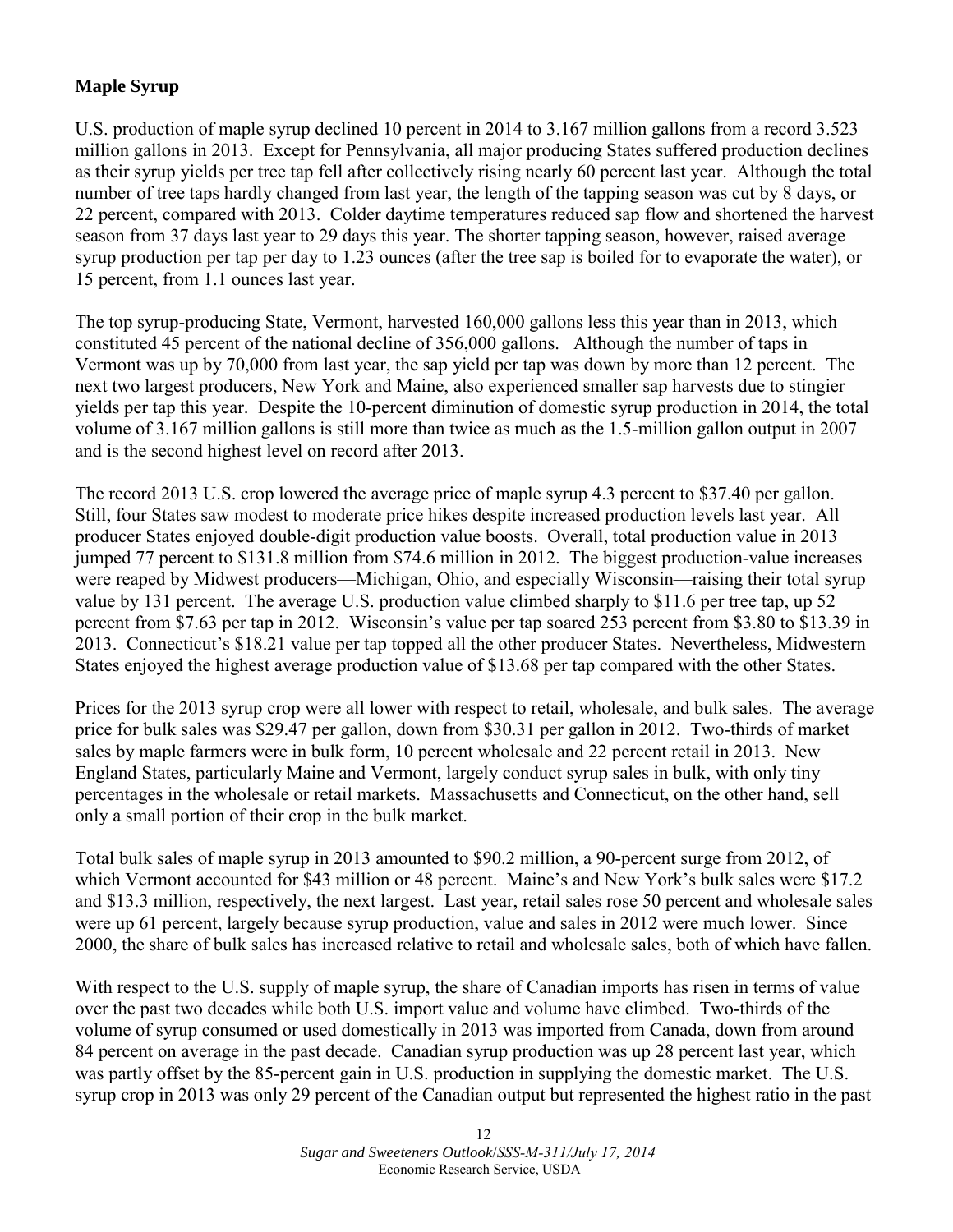20 years. In production value, the U.S. syrup crop last year was only 31 percent of Canada's but has been above the 22-percent average ratio since 1992.

U.S. use of maple syrup in 2013 amounted to a record 7.6 ounces per household, up 33 percent from 2012 and 29 percent more than the 5.9-ounce average from 1992 to 2012. The value of this consumption quantity was a record \$2.30 on average per household last year, up 32 percent from \$1.74 in 2012. In per capita terms, the average 2.9 ounces consumed last year also represents a record amount and is 32 percent more than the average 2.2 ounces in the past 20 years. The 10 percent lower domestic production in 2014 is expected to reduce syrup consumption per household and raise prices.



Source: USDA NASS, Crop Production.